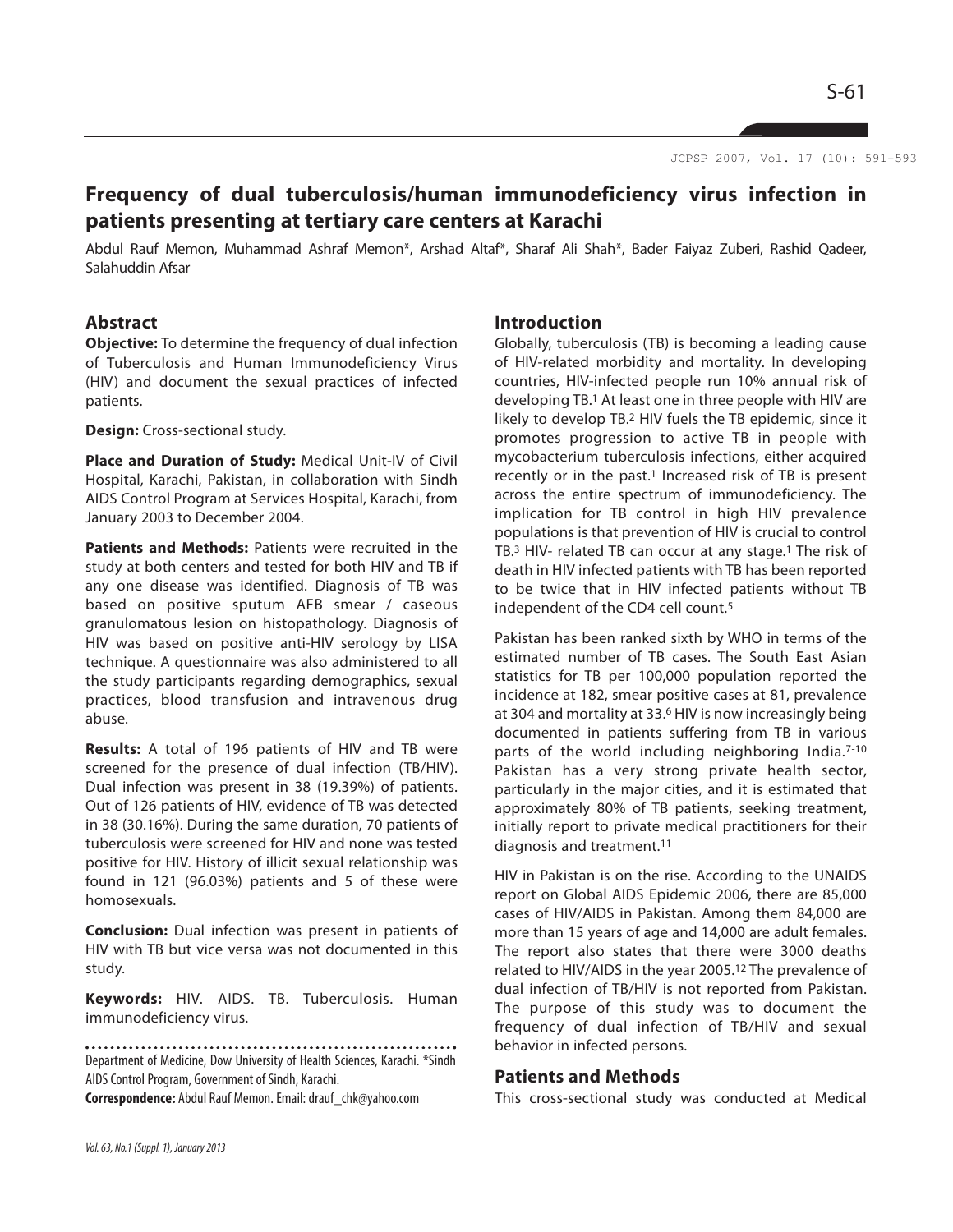Unit IV, Civil Hospital, a tertiary care teaching hospital in Karachi, Pakistan, in collaboration with Sindh AIDS Control Program from January 2003 to December 2004. Patients were recruited in the study at both centers. Patients presenting with tuberculosis were enrolled at medical unit of tertiary care teaching hospital (CHK) and allocated to group-A; while patients with HIV were enrolled at the Sindh AIDS Control Program at Services Hospital, Karachi and allocated to group-B. Informed consent was obtained from the study participants and counseling for HIV and TB was done before subjecting the patients for further testing. Exclusion criteria included those unwilling to participate and patients less than 16 years of age. Investigations carried out in all patients included complete blood counts (CBC), ESR, sputum for AFB smear, anti HIV-I, anti HIV-II, chest X-ray and in selected cases ultrasound, CT scan, MRI and biopsy with tissue histopathology, if indicated. CBC was done on Sysmex auto-analyzer, AFB smear was reported after Ziehl-Neelsen staining by microbiologist, tissue histopathology by histopathologist and chest X-rays were reported by radiologist. HIV-antibody tests were carried out according to WHO and national HIV testing guidelines at referral laboratory of Sindh Aids Control Program. All samples were initially tested for HIV-I and II on Dade Behring (EIA) kit (WHO listed) on multiscan MS system. All reactive samples were further tested on Organon EIA plus Abbot-determine (ICT method) kit as a part of protocol based on WHO guidelines. All reactive samples were further tested on western blot assay (Gen lab kit), which confirms HIV-I infection. All HIV positive patients were subjected to chest X-rays and sputum for AFB smear testing. Three morning fasting sputum specimen were collected. Those who were not producing sputum were nebulized with saline to get the required sample. Patients having lymphadenopathy were subjected to fine needle aspiration cytology/excision biopsy.

A questionnaire was also administered to all the study participants. It collected information regarding demographics, sexual behavioral characteristics, blood transfusion and intravenous (IV) drug abuse.

Frequency of patients positive to both TB and HIV was estimated from the total number of patients enrolled. Percentages were calculated for ethnic, sexual practices and drugs. Mean  $\pm$  standard deviation were calculated for age. As no comparative analysis was done, p-values were not calculated.

# **Results**

A total of 196 patients of HIV and TB were screened for

the presence of dual infection of TB/HIV during the study period. Dual infection was present in 38 (19.39%) of patients (Figure-1).

During the study period, 126 patients of HIV were detected at Sindh AIDS Control Program and all of them were screened for tuberculosis. Mean age of these patients was  $36.8 \pm 6.4$  years. Ethnic distribution of these patients was Balochi 50 (39.68%), Sindhi 20 (15.87%), Urdu-speaking 25 (19.84%), Punjabi 15 (11.90%) and Pathan 16 (17.70%) (Figure-2). Evidence of TB was







**Figure-2:** Ethnic distribution of HIV and TB patients.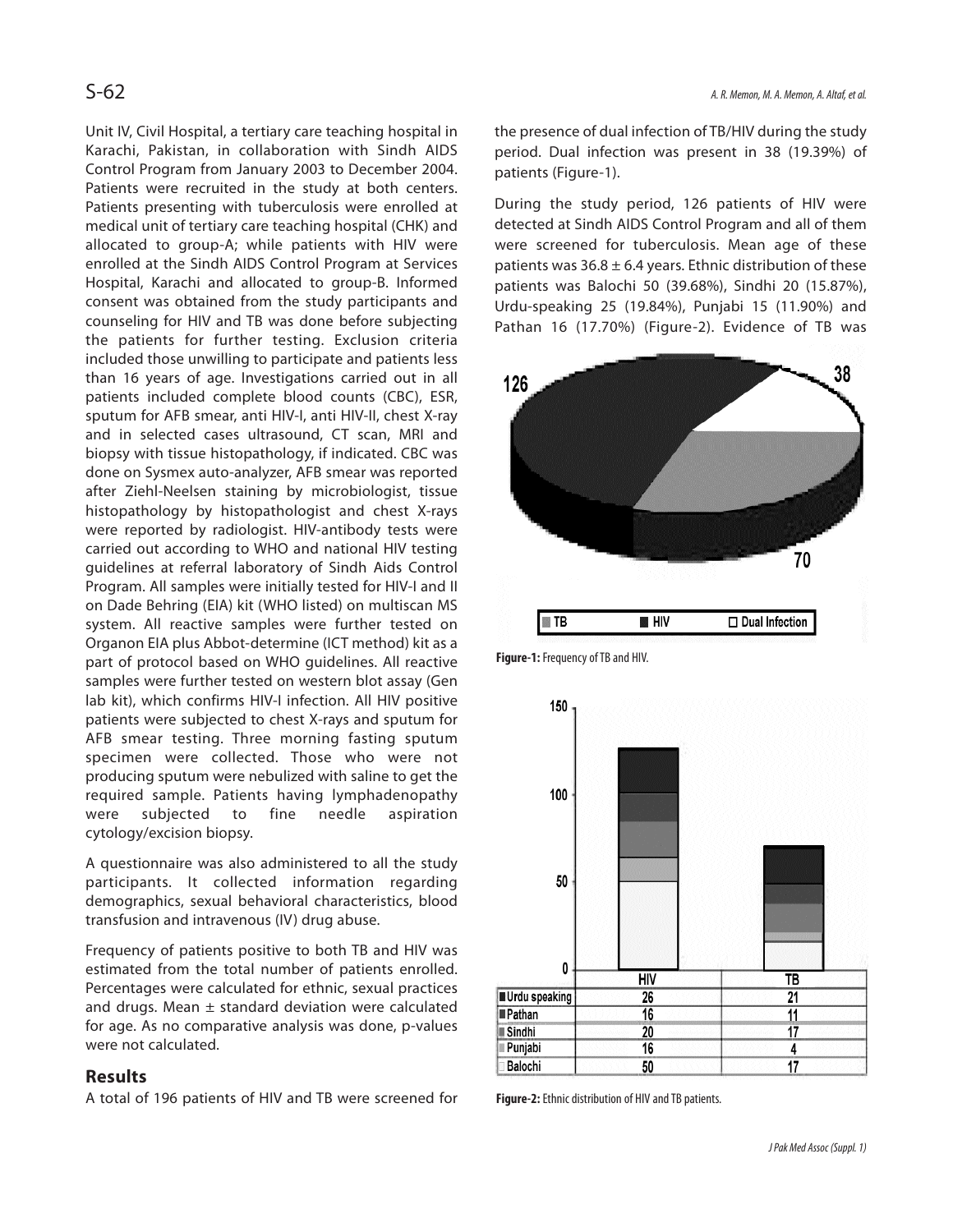detected in 38 (30.16%) patients. Eighty seven (69.04%) patients were married.

All patients were not aware about the mode of transmission of HIV before acquiring the disease. History of needle sharing for drug was present in 5 (3.97%) patients. One hundred and twenty (95.24%) had acquired the infection out of Pakistan and all of them were working in Gulf countries. They were deported when their HIV status was checked at the time of renewal of visa. None of these patients gave history of blood transfusion.

For the same duration, 70 patients of tuberculosis presented at medical unit and were screened for HIV. None of the patients tested positive for HIV. The mean age of these patients was 30.6±11.3 years. These included 58 (82.86%) males and 12 (17.14%) females. Among this group, 56 (80%) patients were married. Ethnic segregation in this group was 21 (30%) Urduspeaking, 17 (24.29%) Balochi, 17 (24.29%) Sindhi, 11 (15.71%) Pathan and 4 (5.71%) Punjabi (Figure-2). Thirty nine (55.71%) were uneducated and belonged to labor class whereas remaining had studied from 10-12 classes.

These patients were also questioned for the risky behaviors which were negligible. Only 3 married patients gave history of ever having sex out of wedlock that too not with any high risk group. There was no IV drug user in this group of patients. Only 2 patients had history of blood transfusion.

## **Discussion**

While TB is highly prevalent in South East Asia including Pakistan, it is common among HIV infected patients also.9,13 It is responsible for one-third of all the AIDSrelated deaths in developing countries.<sup>13</sup> The present study showed about 30% of HIV patients found were suffering from TB on screening. This was in comparison to 25% by Indian author and 24% in Cambodia. These studies all support the WHO recommendations of screening HIV patients for tuberculosis before initiation of Highly Active Anti-Retroviral Therapy (HART).<sup>16</sup>

Many parts of the world have witnessed high prevalence of HIV in patients with TB.<sup>14</sup> Due to this fact some countries have started screening for HIV in all the immigrants with TB.<sup>15</sup> In countries with high HIV prevalence, TB patients need testing for HIV co-infection for the potential benefit of early diagnosis.<sup>17</sup> However, absence of HIV infection in patients of TB in our study does not support this recommendation for implementation in our area at present. In the African region where HIV prevalence is very high and the

prevalence of TB has also been found quite high, ranging between 40-50%.18,19 In developed countries where TB had become a problem of only immigrant population, it has re-emerged as a result of HIV emergence and is rapidly becoming common.<sup>20</sup>

HIV is still restricted to high risk groups in Pakistan. The infection is rapidly increasing among injection drug users (IDUs) in Sindh as well as other parts of the country.<sup>10</sup> The infection has not yet gained a solid place among the general population. However, TB has a stronghold throughout the country. The implication for TB control in high HIV prevalence populations is that prevention of HIV is crucial to control TB.<sup>3</sup>

The implications for HIV/AIDS control programmers are substantial as TB has now become an integral part of HIV/AIDS care.3,4 However, so far, TB and HIV control programs have largely pursued separate courses. It is necessary to improve the joint support of TB and HIV programs at Primary Health Care (PHC) level, in responding effectively to the needs of people infected with HIV.<sup>4</sup>

The study was limited to a small number of cases, however, in the absence of local data this could be used as a baseline and well-designed epidemiological studies can be conducted in future.

Based on the findings of the current study, all newly diagnosed HIV cases are preferably assessed for TB as a baseline and all HIV cases with fever and cough must be evaluated for tuberculosis. In addition, TB patients with high risk behaviors (like sexual promiscuity, homosexuals and IV drug users) also need to be tested for HIV status.

## **Conclusion**

Dual TB/HIV infection was present in patients of HIV with TB super infection but vice versa was not documented in this study. Screening for HIV in tuberculosis patients without high risk behavior is not mandatory in our region.

#### **References**

- 1. Corbett EL, Watt CJ, Walker N, Maher D, Williams BG, Raviglione MC, et al. The growing burden of tuberculosis: global trends and interactions with the HIV epidemic. Arch Intern Med 2003; 163: 1009-21.
- 2. Tuberculosis and AIDS. Statement on AIDS and tuberculosis. Geneva, March 1989. Global Programme on AIDS and Tuberculosis Programme, World Health Organization, in collaboration with the International Union Against Tuberculosis and Lung Disease. Bull Int Union Tuberc Lung Dis 1989; 64: 8-11.
- 3. Bock N, Reichman LB. Tuberculosis and HIV/AIDS: epidemiological and clinical aspects (world perspective). Semin Respir Crit Care Med 2004; 25: 337-44.